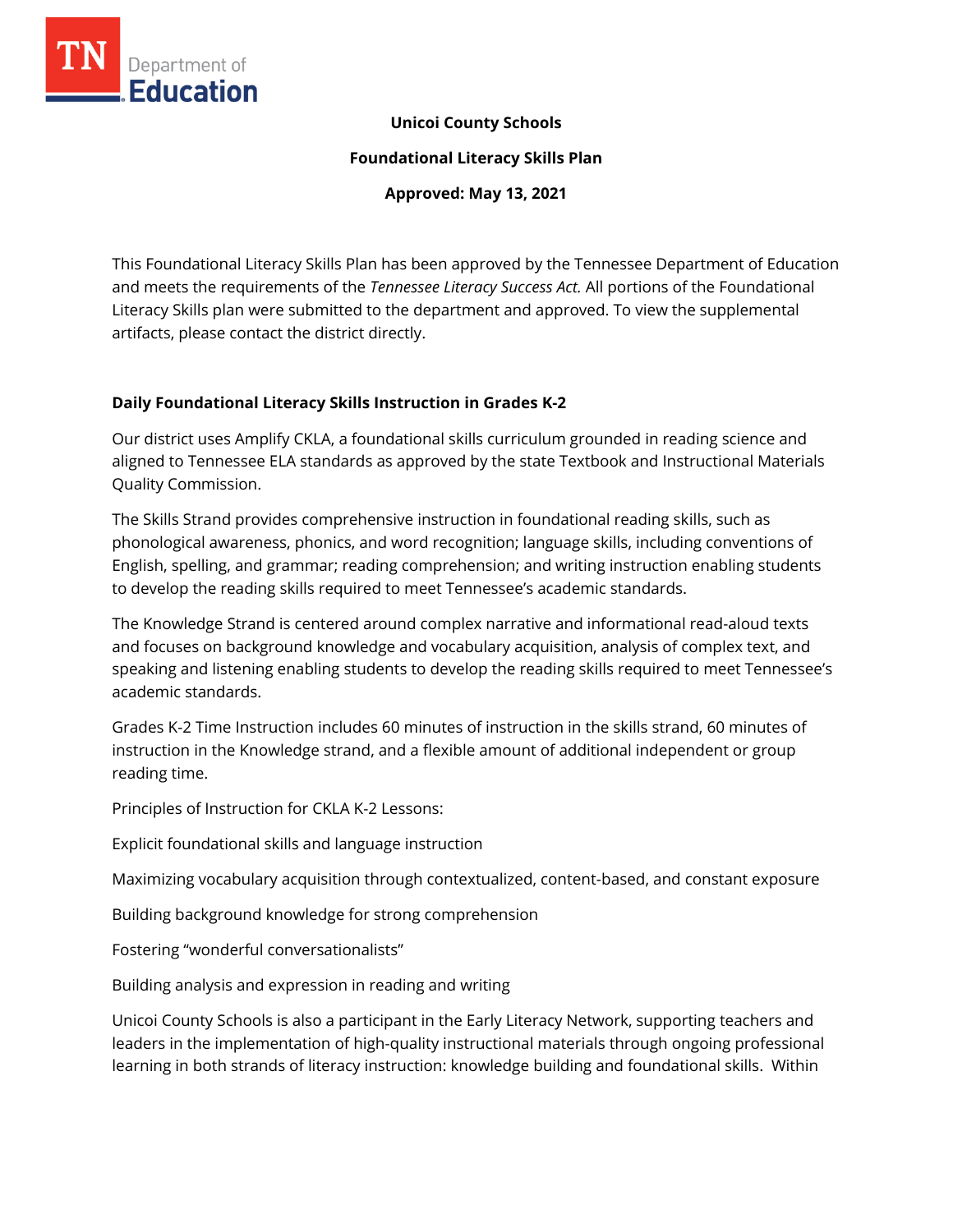the network, our local K-2 teachers collaborate with others across the state sharing resources and strategies focused on early literacy.

### **Daily Foundational Literacy Skills Instruction in Grades 3-5**

Our district has an integrated literacy block for grades three (3) through five (5) grounded in reading science and aligned to Tennessee ELA standards. Our Amplify, CKLA curriculum materials are approved by the state Textbook and Instructional Materials Quality Commission. The integrated ELA block meets an evidence-based approach to applying foundational skills within daily lessons. Students receive a minimum of 90 minutes of ELA instruction in grades 4-5 and 120 minutes of instruction in Grade 3.

In Grades 3–5 students move fluidly between reading, writing, speaking and listening, and language activities. Through these activities, students continue to build background knowledge, with an increasing emphasis on individual and small group interaction with complex text enabling students to develop the reading skills required to meet Tennessee's academic standards.

Principles of CKLA 3-5 Instruction

Analysis and Expression in Reading and Writing

Fostering "wonderful conversationalists'

Explicit language instruction

Rich variety of texts and contexts

Maximizing vocabulary acquisition through contextualized, content-based, and constant exposure

Continuing to build background knowledge for strong comprehension

Regional Implementation Network Mentor: Unicoi serves as mentor-district working, serving as a thought-partner with participant districts around the implementation of high-quality learning experiences for all children. Support may include 1)District Network Webinars and Walkthroughs using the TN Instructional Practice Guide

2) Leader Network Walkthroughs using the TN Instructional Practice Guide, and 3) Professional learning for teachers on CKLA Amplify materials.

### **Approved Instructional Materials for Grades K-2**

Amplify - K-5 Core Knowledge Language Arts

### **Approved Instructional Materials for Grades 3-5**

Amplify - K-5 Core Knowledge Language Arts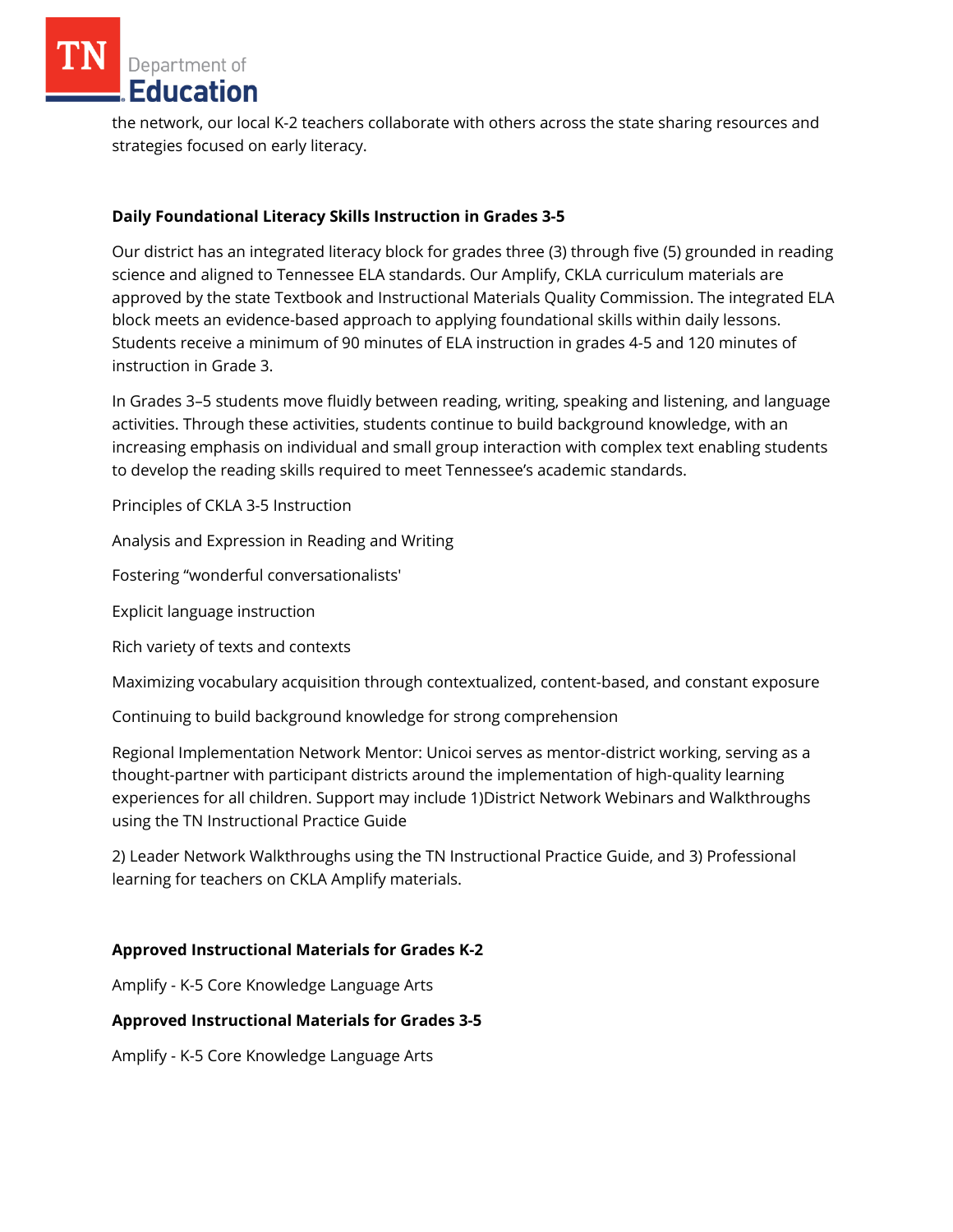#### **Additional Information about Instructional Materials**

CKLA Research Base: https://amplify.com/research/amplify-ckla-research/

Amplify Core Knowledge Language Arts (CKLA) is built on decades of early literacy research that demonstrates the importance of wide-ranging background knowledge and explicit and systematic instruction in foundational skills.

Research Base: https://amplify.com/wp-content/uploads/2019/12/CKLA\_The-research-behind-theknowledge-based-approach-to-reading-comprehension.pdf

Efficacy and Impact: https://amplify.com/wp-content/uploads/2020/01/CKLA\_OrangePaper-ImpactBrochure\_120319\_v3.pdf

Teaching and Learning: https://amplify.com/wp-content/uploads/2019/12/CKLA\_Curriculum.pdf

# **Universal Reading Screener for Grades K-5. This screener complies with RTI<sup>2</sup>and Say Dyslexia requirements.**

i-Ready Diagnostic Screener a nationally normed diagnostic assessment given three times, serves as Unicoi County's universal screening tool to measure basic academic skills in reading and in math for students in grades k-8. After the universal screener is given, as outlined in the Tennessee RTI² and Tennessee Code Annotated §49-1-229, the identification process begins.

Students are identified based on the results from iReady as:

Mid or Above Grade Level

Early on Grade Level

One Grade Level Below

Two Grade Levels Below

Three or More Grade Levels Below

Students who are in the "Two Grade Levels Below" and "Three or More Grade Levels Below" are flagged for the possibility of "a significant reading deficiency" and RTI Intervention. Grade level data meetings at each school led by the school Interventionist determine if students are eligible to be referred to RTI based on identifying students scoring below the 25th percentile (national norms or relative norms if a large number of students within the school are below the 25th percentile) from the universal screener, attendance history, past retention, classroom work samples, and other relevant assessments. If students need intervention, teachers complete a referral form, then students are given Aimsweb Curriculum-Based Measures (CBM) to provide another data point.

Based on all of the above information, a decision is made by the RTI team to determine if students receive the intervention. Once students are in RTI, they (k-8) take the AimswebPlus benchmark assessment. Students who receive a score of IA in a category are given a Survey Level Assessment (SLA) to determine student needs. In addition, students in grades 3-5 are given the Phonics and Word Reading Survey (PWRS), and students in k-2 (unless needed in another grade level) are given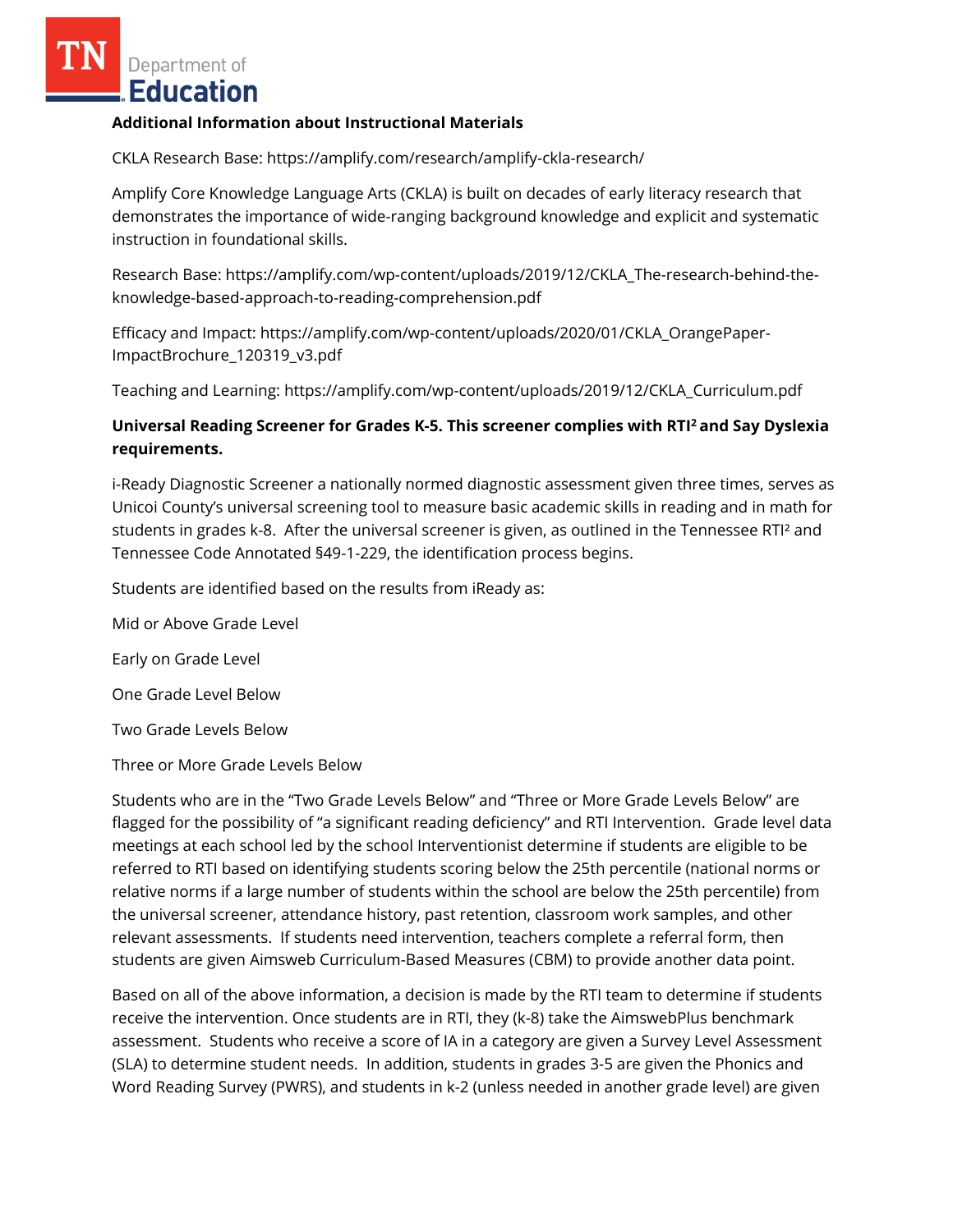the Phonological Awareness Skills Screener (PASS). This data enables us to identify and target specific student needs

https://i-readycentral.com/download/?res=14907&view\_pdf=1

### **Intervention Structure and Supports**

Our district RTI² structure follows Tennessee's RTI² framework and implementation guide to serve students who need extra support to meet the demands of Tennessee State Standards. We rely on multiple data points to make decisions about students entering and moving within the tiers and aligning interventions to the needs of the students.

Tier II Structure: Grade level data meetings led by the school interventionist are held every 4 ½-5 weeks to determine/discuss possible referrals of students who are possibly at-risk of having a significant reading deficiency based on the universal screener. Grade level data meetings are followed by a meeting with the RTI team to determine who is eligible for RTI. Students placed in Tier II receive small group instruction with the goal of a 1:5 group ratio and receive 30 minutes of direct instruction with trained personnel using a systematic, research-based intervention that targets the identified needs based on the universal screener and Aimsweb assessment. Students are progress monitored bi-weekly to determine progress. If there is a lack of progress in Tier II after four data points, students' performance as a whole student is discussed by the RTI team meeting. Attendance, possible trauma, and other factors beyond intervention will be explored before a change of the intervention and/or other variable is changed. If a change of intervention is needed, it can include a change of instructor, time of intervention, length of intervention, change of group, or change of the intervention itself.

Tier III Structure: Students enter Tier III after receiving Tier II intervention for 8-10 weeks with no progress made after a change of intervention in Tier II, or students who are below the 10th percentile may enter Tier III. An ROI (Rate of Improvement) is completed for Tier II students to determine if there is progress before changing the Tier. Students are progressed monitored biweekly to determine if there is a lack of progress in Tier III. After four data points, students' performance as a whole is discussed by the RTI team meeting. Attendance, possible trauma, and other factors beyond intervention will be explored before a change of the intervention and/or other variable is changed. Once in Tier III, students receive a more intense intervention than what was received in Tier-II that includes 45 minutes of instruction from our school interventionist with the goal of a 1:3 group ratio. Once there are 8-10 data points after a change in intervention, a GAP analysis is completed to determine if students may be referred for SPED.

Personnel/Materials: There are Interventionists at all schools who oversee, guide, and deliver the components of Tennessee's RTI² framework and dyslexia identification within their building. Instructional Assistants at three/four elementary schools follow the Interventionist's schedule to accommodate more students and/or subjects. Comprehensive, strategic interventions (Orton Gillingham, Sound Partners, mClass) may be utilized. Additionally, our ELA curriculum (Amplify CKLA) contains an assessment and remediation guide in which teachers can find activities that directly address skill gaps. They can tailor this to the needs of their RTI group of students.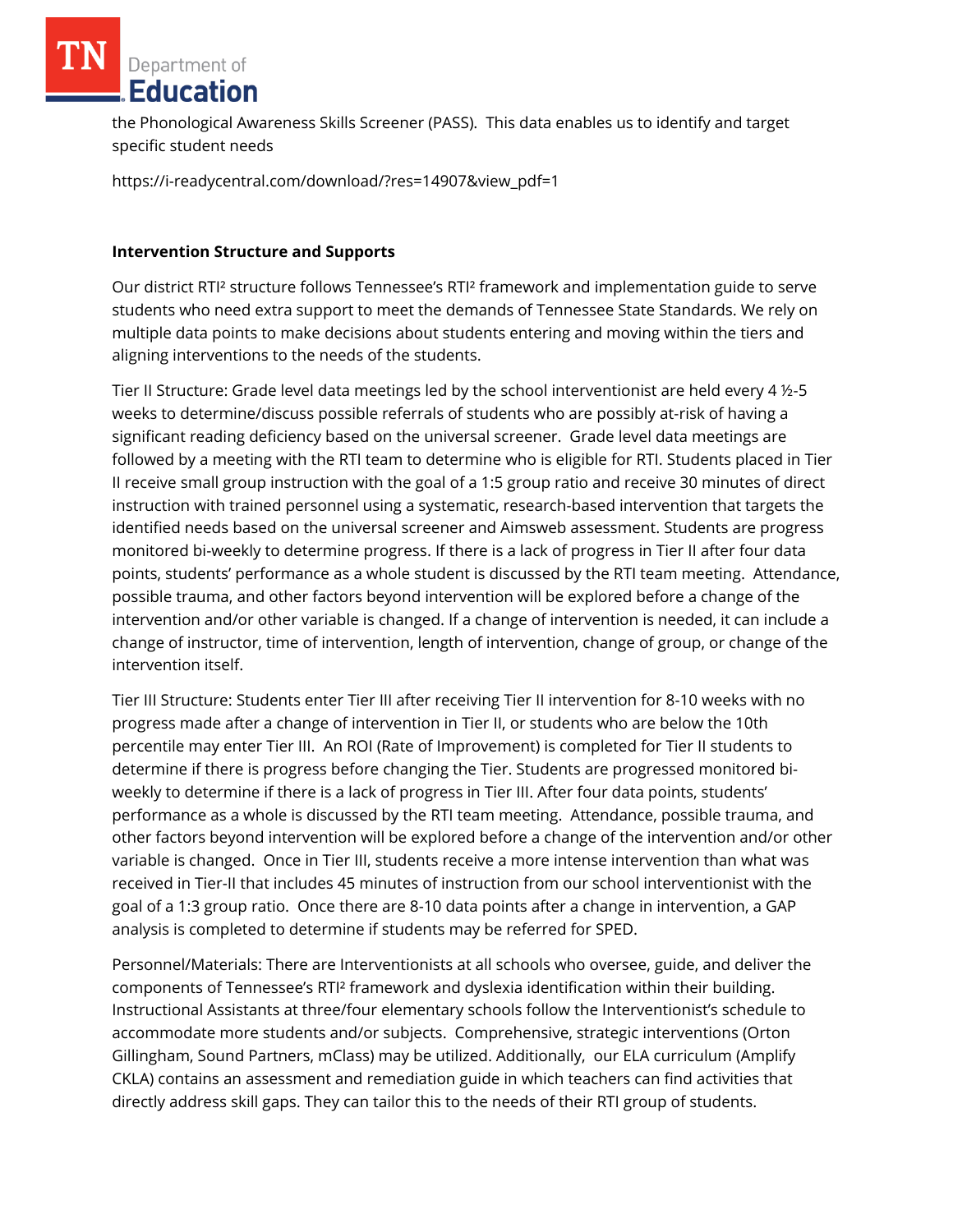### **Parent Notification Plan/Home Literacy Reports**

Our district notifies parents of students who are found to be "at-risk" for a significant reading deficiency immediately following the universal screening. Students' scores are communicated in parent-friendly language that provides a clear explanation of student skill gaps and the depth and extent of student needs. Parents are given information about what intervention their student will receive and the amount of time each day the student will receive services. This is coupled with a description of the importance of being able to read by the end of 3rd grade.

Grades K-2 parents will be notified of universal screening results three times annually

Grades 4-10 parents will be notified after the first universal screening

Parents are also provided free activities they can use to support student learning at home. In addition to sending the results, mid-term grades and RTI progress reports are sent every nine weeks that further inform the parent of student progress. Parents are able to access student grades through Skyward and are able to access iReady progress through the student login. Additionally, the ELA curriculum (Amplify, CKLA) contains parent letters in the younger grades that outline the foundational skills and knowledge domains for the coming week that will inform and equip parents to work with the child. Families can better understand how to support their student(s) through questions about their texts and through an awareness of what foundational skills their child(ren) are learning.

# **Professional Development Plan**

Unicoi County Schools teachers will participate in the Tennessee Department of Education sponsored state's early literacy courses. This course on foundational literacy skills instruction is available, at no cost, to teachers in kindergarten through grade five (K-5) and includes training in phonological awareness, phonemic awareness, phonics, fluency, and vocabulary. Upon completion of the course, teachers demonstrate their knowledge through a competency-based and performance-based assessment. Nationally trained experts from TNTP have developed online selfpaced modules as well as a week-long in-person training.

In addition, all teachers have participated in onboarding and ongoing implementation support provided through Amplify's Professional Development team. Teachers and administrators receive ongoing feedback and support through Literacy Learning Walk using the Tennessee Instructional Practice Guide. This occurs two-three times annually.

Unicoi County has established a Teacher Leader and Collaborative model to provide ongoing supports and structures for teachers as evidenced through our professional learning plan.

### **Additional Information about this Foundational Literacy Skills Plan**

Early Literacy Network: Unicoi County Schools will extend and support teachers through participating in the Early Literacy Networks which will focus on solving similar problems of practice,